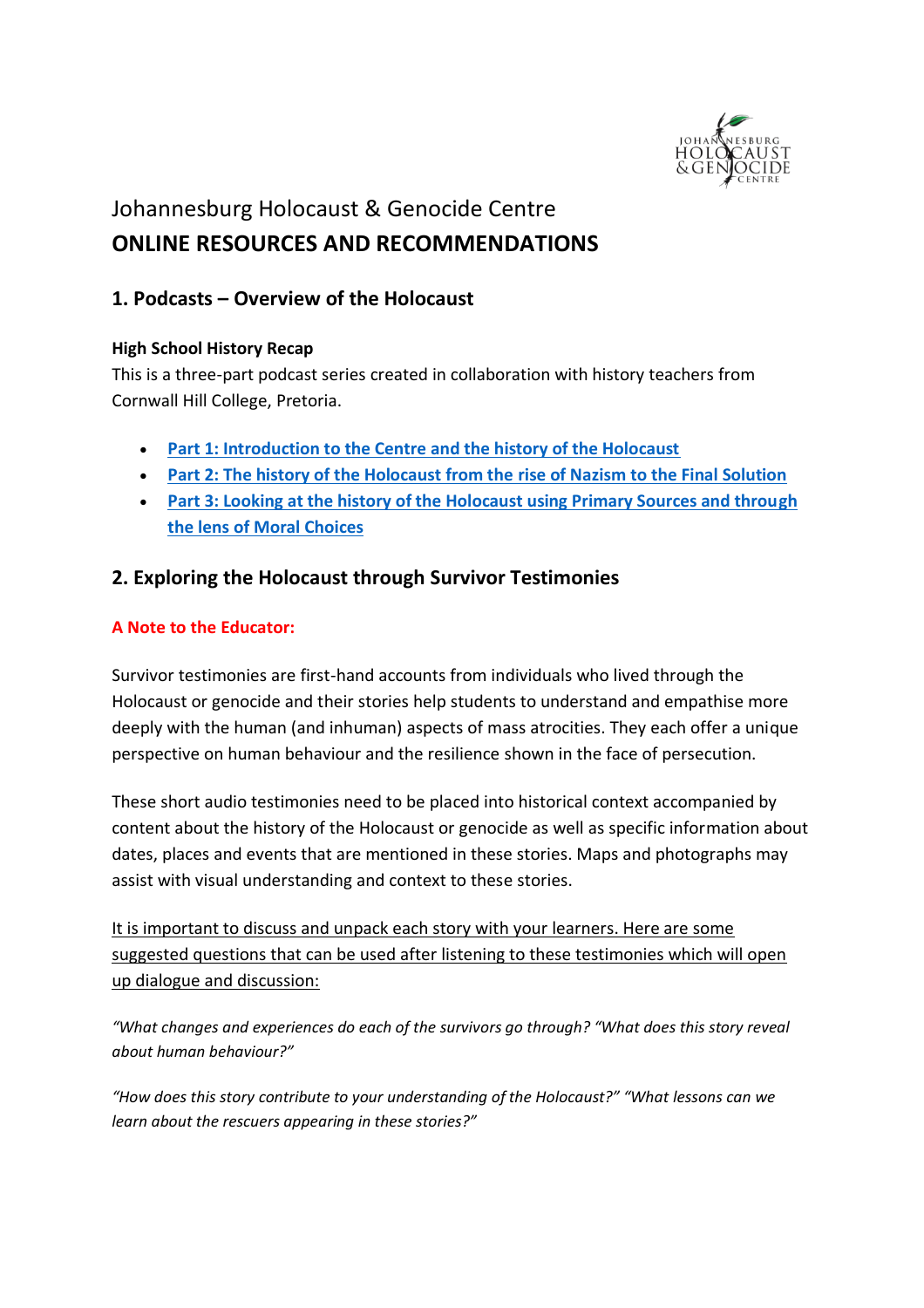

*"Why is it important for us to learn about rescuers and acts of courage and not only about the deeds of perpetrators and bystanders?"* 

*"What can we learn from survivors about our moral obligation to each other?*

*"Do you think a person is born with courage or do you think it something that can be learned?"*

*"Reflect on some connections you can draw between these testimonies and today's world."*

## **Survivor Testimonies (video) – in partnership with Yad Vashem and available on request**

- **Rina Quint** (in English 29 min) from Piotrkow Tribunalski, Poland; Bergen Belsen. <https://www.youtube.com/watch?v=RvL68rrIm-4>
- **Tibi Ram** (in Hebrew with English subtitles 29min) born in Munkacs, Czechoslovakia; sent to Auschwitz, slave labour camp in Silesia, Bergen Belsen. [https://www.youtube.com/watch?v=BUro\\_MzVCEU&t=15s](https://www.youtube.com/watch?v=BUro_MzVCEU&t=15s)
- **Dani Gold** (English subtitles 40min) from Siauliai, Lithuania; hiding. <https://www.youtube.com/watch?v=IynHhjO5Nz4>
- **Frieda Kliger** (in English 25min) from Warsaw, Poland; Warsaw ghetto, Majdanek, Auschwitz, Ravensbruck, Bergen Belsen. <https://www.youtube.com/watch?v=4jW97OslCRs&t=733s>
- **Hana Pick** (in English 27min) childhood friend of Anne Frank from Amsterdam; was in Westerbork, Bergen Belsen. <https://www.youtube.com/watch?v=ZFtj33U3weI>
- **Nachum and Genya Manor** (English subtitles 40min) from Krakow, Poland, were in Plaszow and on Schindler's list; liberated at Brunnlitz. <https://www.youtube.com/watch?v=7foDsMsFphY>
- **Yehudit Kleinman** (in English 25min) from Venice, Italy; moved to Milan; hiding. <https://www.youtube.com/watch?v=5u5uVPd1Yvc>